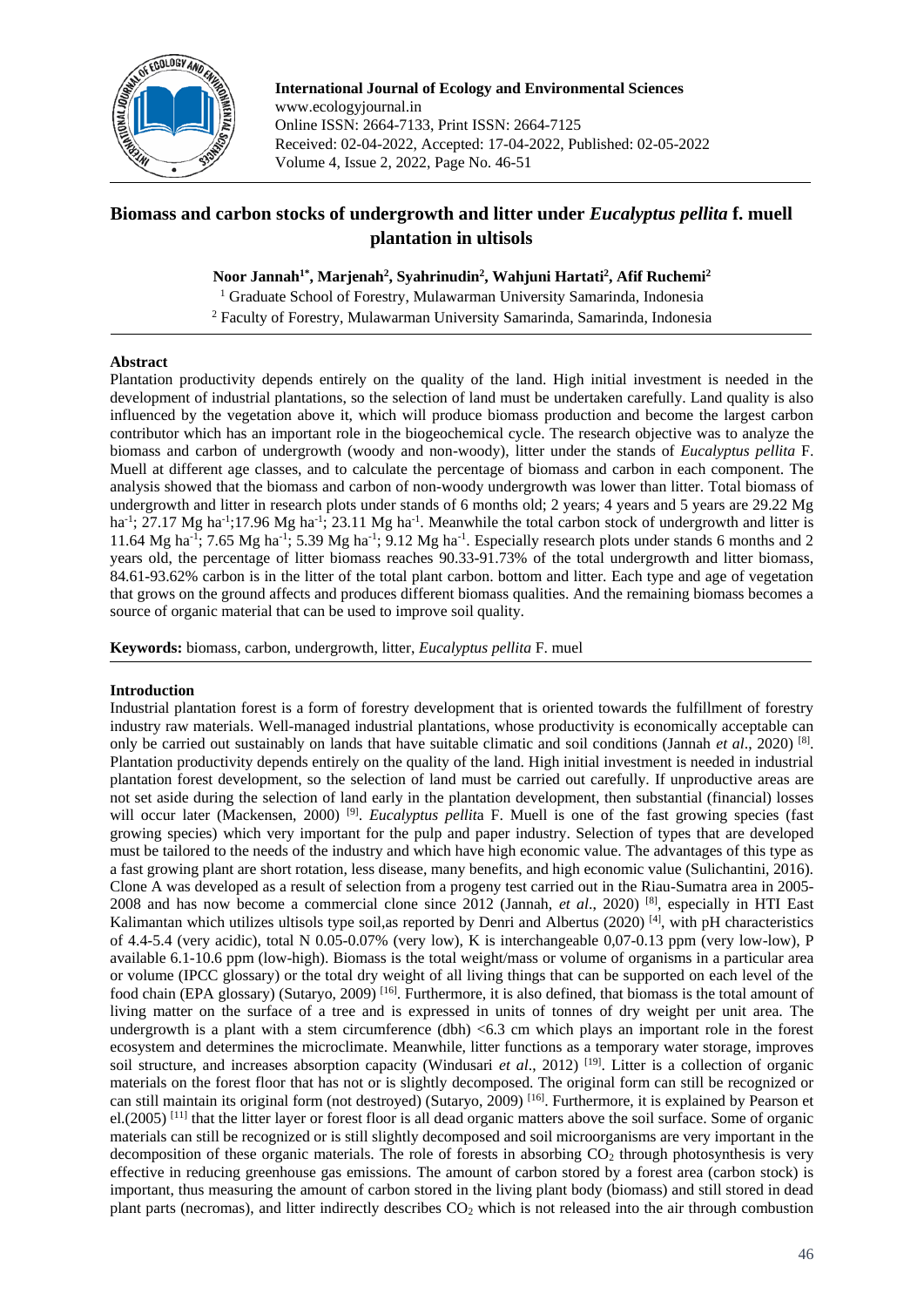International Journal of Ecology and Environmental Sciences www.ecologyjournal.in

(Ratnaningsi, 2013) [14]. Therefore, research was carried out on biomass and carbon stock in undergrowth and litter under the stands of *Eucalyptus pellita F*. Muell with the characteristics of ultisols in industrial plantations in East Kalimantan with the aim of analyzing biomass and carbon stock of undergrowth (woody and non-woody) and litter under stands of *Eucalyptus pellita* F. Muell at different age classes, and calculating the percentage of biomass and carbon stock for each component.

#### **Materials and Methods**

#### **A. Study Area**

The research location is in the Industrial Plantation Forest of PT Surya Hutani Jaya, Sebulu District, Kutai Kartanegara Regency, East Kalimantan Province, Indonesia. The research was conducted within 5-month period, spanning from literature study activities, field orientation, creating a plot research, observation and data collection in the field, laboratory analysis, processing and data analysis, and preparation of the article.

#### **B. Procedures**

#### **1. Plot making**

The research plot is in the form of a circle with a radius of 12.6 m and an area of 0.05 ha, which is placed using proportional sampling. Within the circular plot there is a 5 m x 5 m (2 subplot) sub-plot to measure undergrowth biomass and 1 m x 1 m (2 subplots) to measure the biomass of non-woody undergrowth and litter. The plot is placed under the stands of *Eucalyptus pellita* F. Muell class stand age 6 months, 2 years, 4 years and 5 years. Each age class is made of 3 plots and 6 sub plots.



**Fig 1:** Research Plots and Sub Plots

#### **2. Biomass measurement**

The measurement of biomass was carried out by using the harvesting method (destructive sampling). The estimation of the biomass of woody undergrowth and non-woody undergrowth, and trees with a diameter of <5 cm is carried out by destructive methods, namely by harvesting all non-woody undergrowth and litter in the sample plots measuring 1 m x 1 m, for existing woody understoreies. In the 5 m x 5 m sample plots (Figure 1), the wet weight was then weighed in the field, then a wet biomass sample was taken with a maximum weight of 200 g. Thereupon, this biomass sample is taken to the laboratory to be electric oven dried at 80°C for 48 hours/until its weight is constant. To determine biomass, the Japan International Cooperation Agency / JICA (2002) formula is used.

Biomass =  $\frac{\text{BKc}}{\text{BBc}}$  x BBt

Note:

 $B Kc = Example dry weight (Mg ha<sup>-1</sup>)$  $BBC = Wet$  weight example (Mg ha<sup>-1</sup>)  $BBt = Total$  wet weight (Mg ha<sup>-1</sup>)

## **3. Measurement C**

C-Organic (%) Walkley-Black modification, using concentrated  $K_2Cr_2O_7$  and  $H_2SO_4$  reagents. Extracts were measured with a Unicam Spectrophotometer at a wavelength of 500 µm in the laboratory (Budianta, 2013) [3], for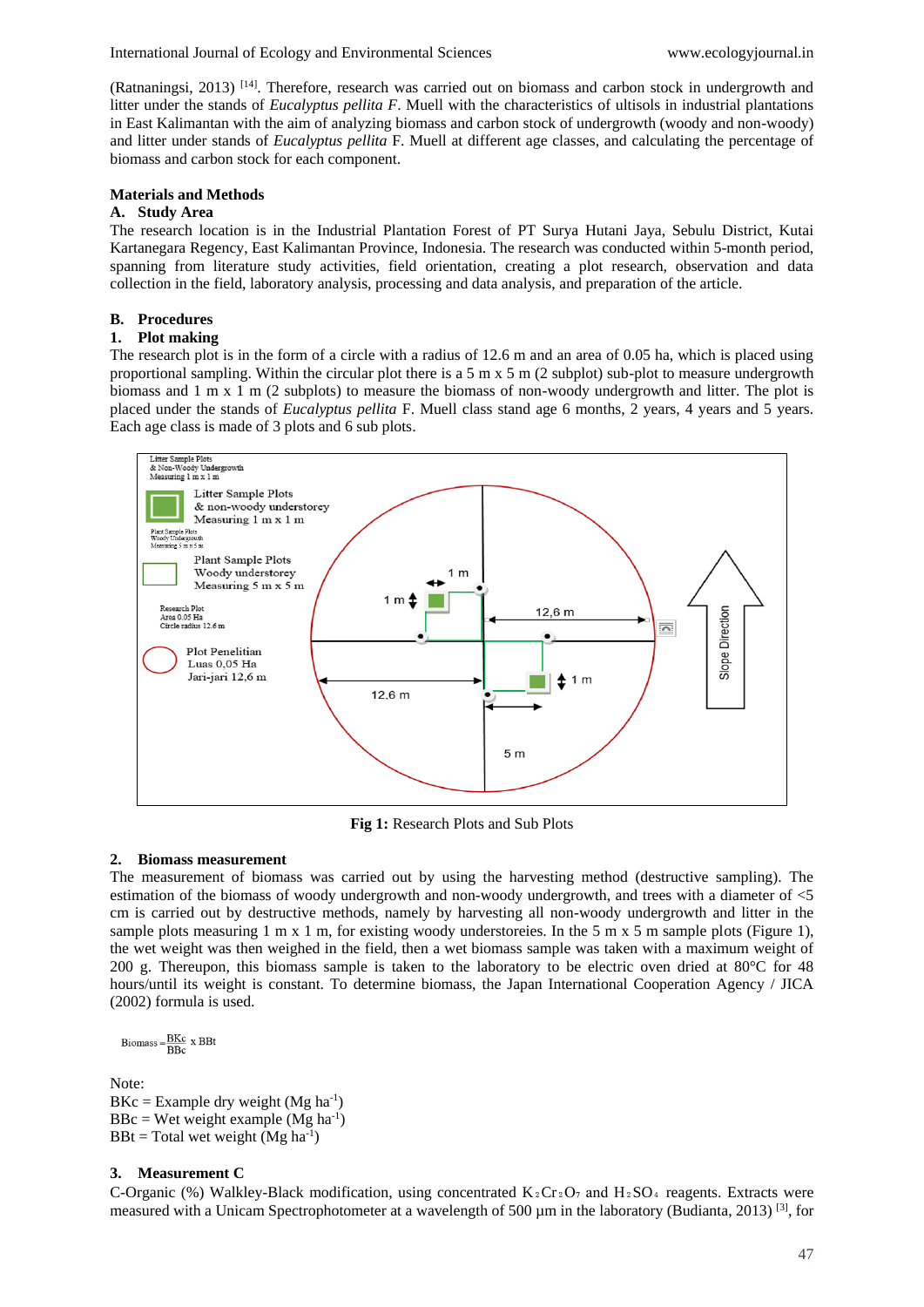International Journal of Ecology and Environmental Sciences www.ecologyjournal.in

undergrowth plants consisting of wood, bark and leaves, woody undergrowth and litter based on the age class of the stands.

# **4. Data analysis**

Calculation of carbon from undergrowth biomass using the formula of the Indonesian National Standard (2011) is as follows:

 $Cb = B \times \% C$ organik

Note:

 $Cb = Carbon content of biomass (Mg ha<sup>-1</sup>)$ 

 $B = \text{Total biomass} (Mg ha^{-1})$ 

% C = Organic carbon content is a percentage value, use value of percent carbon obtained from measurements in the laboratory

Afterwards, author calculated the mean value, standard deviation and the percentage of each component that is the value of biomass and carbon stocks for woody undergrowth which consists of components of wood, bark and leaves, woody undergrowth and litter.

# **Results and Discussion**

# **A. Research Location Description**

The research locations are located at the location map is shown in Figure 1, with Ultisols soil type at site class II and the fifth crop rotation, based on planting registration of PT Surya Hutani Jaya Sebulu District, East Kalimantan, Indonesia. Ultisols are the most widely distributed land orders in PT Surya Hutani Jaya. Where the soil has a sufficiently strong level of development characterized by the presence of an argillic characteristic horizon (clay leaching to the bottom layer) and base saturation <35%. This land is generally well drained (Prasetyo and Suriadikarta, 2006; Hardjowigeno, 2015). At the group level ground in the area of research, including into Tropudults (SRH, 2018; Denri and Albertus, 2020)<sup>[4]</sup>.

# **B. Climatic Conditions at Research Sites**

The research location has the following climatic conditions as shown in Figure 2. Where the climatic conditions in the research location are included in climate type A (very wet) based on Schmidt and Ferguson, with a value of  $Q = 0\%$  because almost every year there is no dry month. Dry month is the month that has rainfall  $\leq 60$ mm/month, however it should be noted that August is the month with lower average rainfall compared to other months,approximately 76.95 mm/month. Besides, March is the month with the highest average rainfall rain that takes approximately 249,75 mm/month or 2100 mm/year. For low humidity in September is 68.55% and the highest in May is 79.25%. Furthermore, the lowest air temperature in December is 22.94 °C and highest in March which is 26.09 °C.



(Source PTPH, 2020 and BMKG, 2020)

**Fig 2:** Graph Monthly Rainfall (mm) and Air Temperature (° C) Monthly Year 2001-2020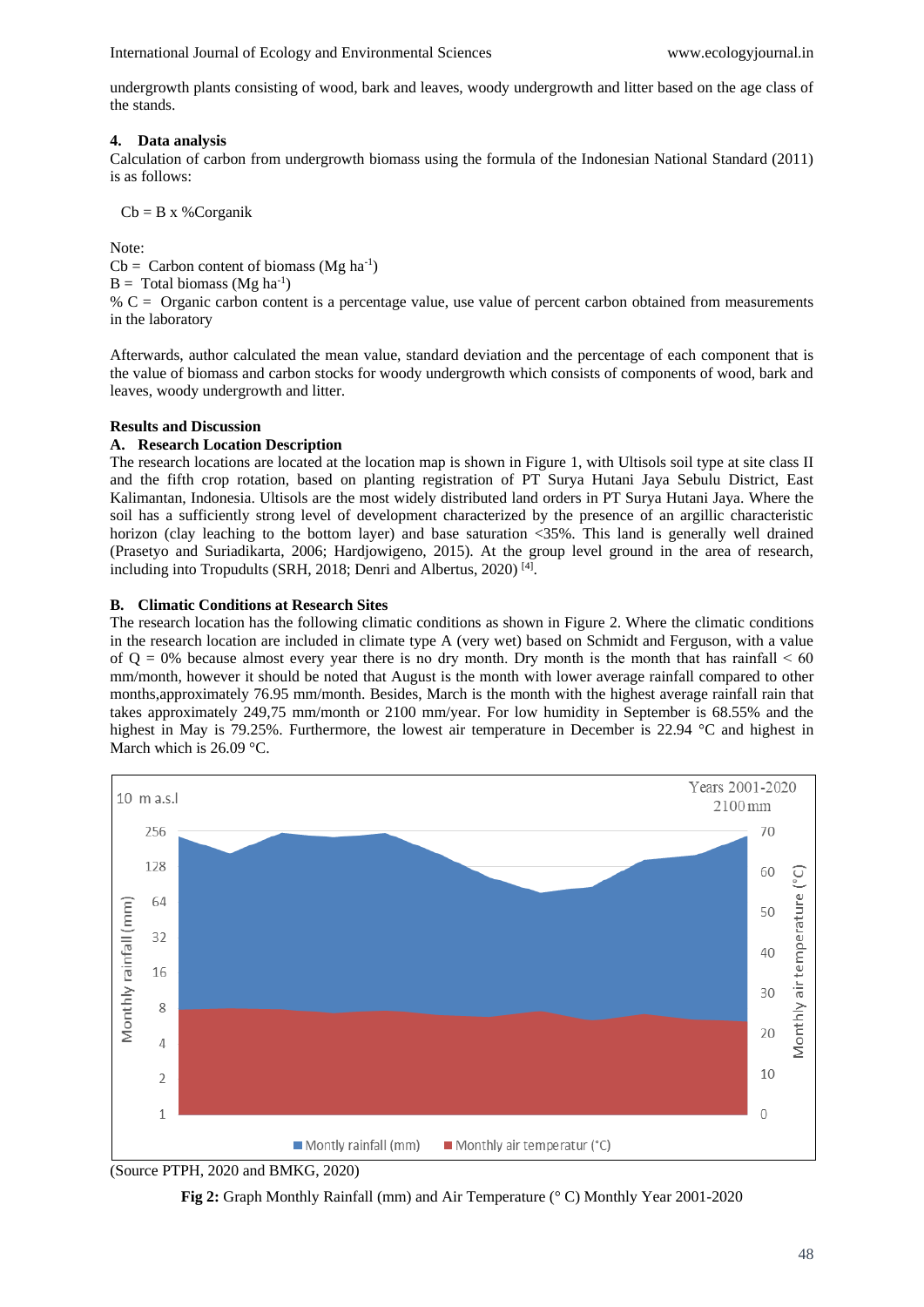## **C. The estimation of the biomass of woody undergrowth and non-woody undergrowth Non-Timber) and Litter**

Lower vegetation is a type of basic vegetation found under forest stands consisting of grass, herbs and shrubs. The types of undergrowth are annual, biennial, perennial and their distribution patterns can occur randomly, clumps/groups and evenly. In the research location, there were more fast growing vegetation types from the previous vegetation types, including Liana, *Macarangnga* and *Acacia mangium*, *Melastoma malabatricum* and others, more non-woody undergrowth species were found in *Scleria* sp., *Asystasia* sp., *Ageratum* sp., N*ephrolepsis* sp., and *Musa* sp. The vegetation of undergrowth on the forest floor plays an important role in the forest ecosystem and determines the microclimate, it also functions as a barrier to rainwater and surface runoff thereby minimizing the danger of erosion (Hilwan *et al*., 2013) [7] . Biomass and carbon of non-woody undergrowth are lower than litter, this is thought to be related to the slower decomposition process of organic matter in the litter under *E. pellita* stands and is also supported by Viera (2019) <sup>[18]</sup>. Especially the research plots under stands 6 month and 2 years old, the percentage of litter biomass reaches 90.33-91.73% of the total undergrowth and litter biomass. Likewise, the percentage of 88.79-89.87% carbon was in the litter of the total carbon of undergrowth biomass and litter, in the research plots under 6 month and 2 year old stands. This is thought to be due to the land factor which is the fifth crop rotation, where the remaining vegetation is still piled up, especially the remaining *E. pellita* plants that are not transported by harvests such as bark, branches, twigs and leaves that decompose slowly (Ratnaningsi, 2013)<sup>[14]</sup>. Each vegetation produces a different quality of biomass. And the remaining biomass becomes a source of organic material that can be used to improve soil quality. Forest plantations play an important role in the global carbon Estimates of biomass and carbon of woody and non-woody undergrowth and litter under stands of *Eucalyptus pellita* F. Muell at different age classes are shown in Tables 1 and 2. Some of the factors that influence the rate of decomposition are soil tillage, temperature, soil moisture, pH, depth. and soil aeration. Soil microorganisms play a major role and is very active, especially in wet tropical climates, which throughout the year based on climate data in Figure 3, showing dominance in wet throughout the year, it is very influential in the decomposition of soil organic matter and release CO2. The loss of organic matter due to decomposition is offset by the supply of organic material from the cover vegetation which is formed from the synthesis of roots, litter, and other parts of the plant that experience decomposition (Barchia, 2009). In the research plot under stands *Eucalyptus pellita* F. Muell aged 6 months; 2 years, 4 years and 5 years respectively as follows: the value of biomass ±sd (% of total biomass) in woody undergrowth is 0.58 Mg ha<sup>-1</sup> ± 0.23 (1.97%); 0.54 Mg ha<sup>-1</sup> ± 2.26 (1.99%); 4.00 Mg ha<sup>-1</sup> (22.27%) ± 2.26 5.99 Mg ha<sup>-1</sup>  $\pm$ 2.55 (25.93%). Biomass for non-woody undergrowth is as follows: 1.84 Mg ha<sup>-1</sup>  $\pm$ 1.26 (6.29%); 2.09 Mg ha<sup>-1</sup> ±1.37 (7.68%); 2.74 Mg ha<sup>-1</sup> ±1.37 (15.28%); 1.76 Mg ha<sup>-1</sup> ±0.97 (7.63%). Biomass for litter is as follows: 26.80 Mg ha<sup>-1</sup>  $\pm$ 12.34 (91.73%); 24.54 Mg ha<sup>-1</sup>  $\pm$ 6.76 (90.33%); 11.22 Mg ha<sup>-1</sup>  $\pm$ 6.76 (62.46%); 15.35 Mg ha<sup>-1</sup> ±7.01 (66.44%). The carbon in the research plot under *E. pellita* stands was 6 months; 2 years, 4 years and 5 years are as follows: carbon  $\pm$ sd (% of total carbon) in non-woody undergrowth is 0.51 Mg ha<sup>-1</sup>  $\pm$ 0.45 (4.36%); 0.96 Mg ha<sup>-1</sup> ±0.62 (12.56%); 0.57 Mg ha<sup>-1</sup> ±0.54 (10.64%); 0.68 Mg ha<sup>-1</sup> ±0.35 (7.42%). Carbon stocks for woody undergrowth are as follows: 0.23 Mg ha<sup>-1</sup>  $\pm$ 0.07 (2.01%); 0.22 Mg ha<sup>-1</sup>  $\pm$ 0.03 (2.83%); 1.56 Mg ha<sup>-1</sup>  $\pm 0.68$  (28.90%); 3.06 Mg ha<sup>-1</sup>  $\pm 0.60$  (33.57%); The carbon in the litter is also in the following sequence: 10.90 Mg ha<sup>-1</sup>  $\pm$ 4.90 (93.62%); 6.47 Mg ha<sup>-1</sup>  $\pm$ 1.62 (84.61%); 3.26 Mg ha<sup>-1</sup>  $\pm$ 0.74 (60.46%); 5.38 Mg ha<sup>-1</sup>  $\pm$ 2.47  $(59.01\%)$ .

This is also supported by Ratnaningsi (2013)  $[14]$  which stated that litter carbon> 60%, Viera (2019) stated that litter carbon 85.27% of the total undergrowth and litter carbon. Biomass and carbon of undergrowth increase with increasing age of the stands above.

|                    |         | Biomass (Mg ha $1$ ) |             |            |                 |             |              |                |  |  |  |
|--------------------|---------|----------------------|-------------|------------|-----------------|-------------|--------------|----------------|--|--|--|
| <b>Age Classes</b> |         | Woody undergrowth    |             |            |                 | Non-woody   |              | <b>Total</b>   |  |  |  |
|                    |         | <b>Stem</b>          | <b>Bark</b> | Leaf       | <b>Total WU</b> | undergrowth | Litter       | <b>biomass</b> |  |  |  |
| 6 months           |         | Average 0.42 (1.43%) | 0.04        | 0.12       | 0.58            | 1.84        | 26.80        | 29.22          |  |  |  |
|                    |         |                      | $(0.14\%)$  | $(0.40\%)$ | (1.97%)         | $(6.29\%)$  | (91.73%)     | $(100.00\%)$   |  |  |  |
|                    | Sd      | 0.17                 | 0.03        | 0.03       | 0.23            | 1.26        | 12.34        | 13.82          |  |  |  |
| 2 years            | Average | 0.44                 | 0.05        | 0.06       | 0.54            | 2.09        | 24.54        | 27.17          |  |  |  |
|                    |         | $(1.60\%)$           | $(0.18\%)$  | $(0.21\%)$ | $(1.99\%)$      | $(7.68\%)$  | (90.33%)     | $(100.00\%)$   |  |  |  |
|                    | Sd      | 1.23                 | 0.46        | 0.57       | 2.26            | 1.37        | 6.76         | 10.40          |  |  |  |
| 4 years            | Average | 2.36                 | 0.55        | 1.09       | 4.00            | 2.74        | 11.22        | 17.96          |  |  |  |
|                    |         | $(13.14\%)$          | $(3.06\%)$  | $(6.07\%)$ | (22.27%)        | (15.28%)    | $(62, 46\%)$ | $(100.00\%)$   |  |  |  |
|                    | Sd      | 1.23                 | 0.46        | 0.57       | 2.26            | 1.37        | 6.76         | 10.40          |  |  |  |
| 5 years            | Average | 3.46                 | 1.04        | 1.49       | 5.99            | 1.76        | 15.35        | 23.11          |  |  |  |
|                    |         | $(14.96\%)$          | $(4.52\%)$  | $(6.46\%)$ | (25.93%)        | (7.63%)     | $(66.44\%)$  | $(100.00\%)$   |  |  |  |
|                    | Sd      | 1.32                 | 0.69        | 0.53       | 2.55            | 0.97        | 7.01         | 10.53          |  |  |  |

**Table 1:** Biomass Estimation of Woody Undergrowth, Non-Woody Undergrowth and Litter Under the Stand of *Eucalyptus pellita* F. Muell at Different Age Classes

Note:  $Sd =$  Standard deviation  $WU =$  Woody undergrowth

 $(*)$  = Percentage of total biomass/carbon (undergrowth+litter)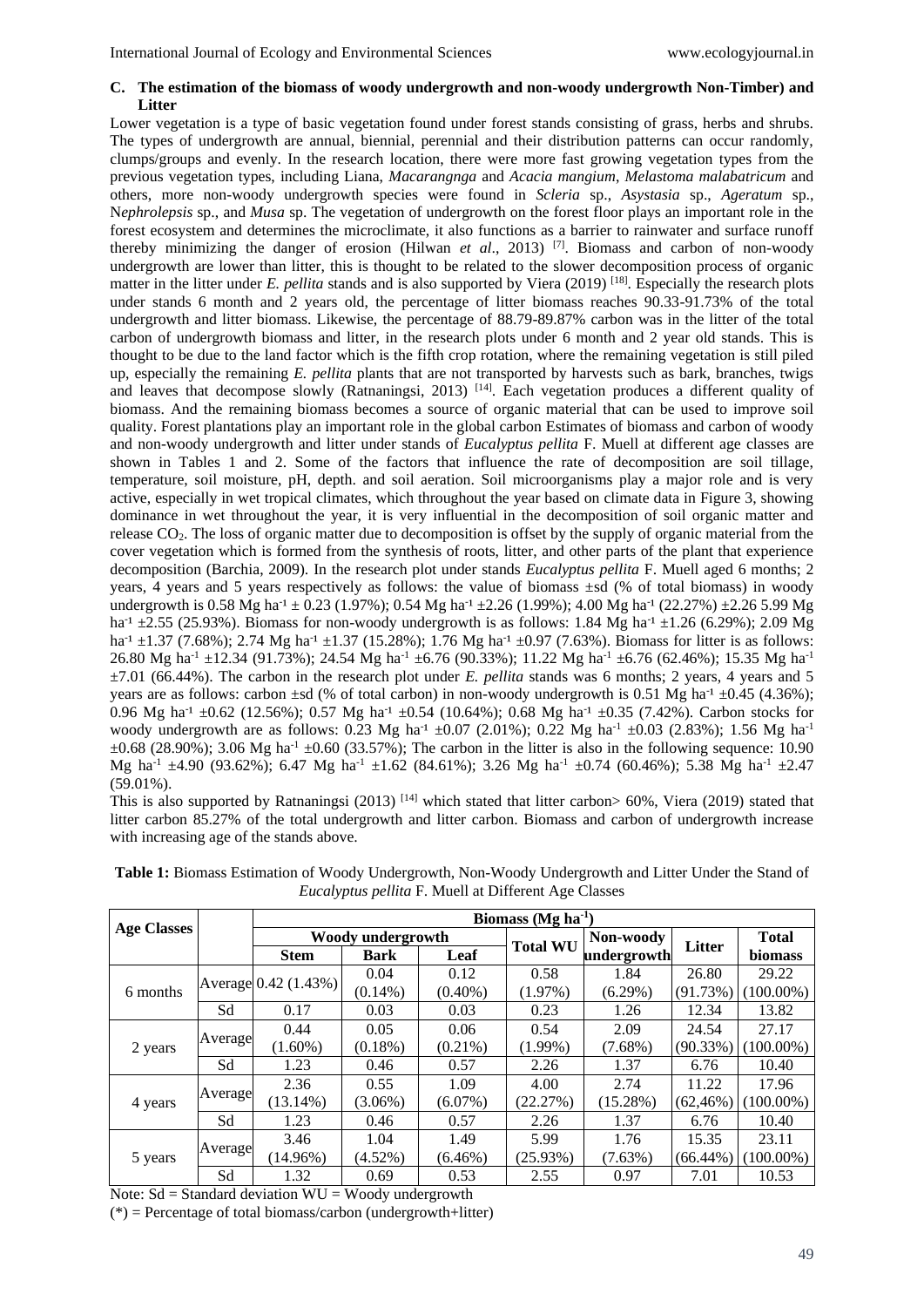|                    |         | Carbon ( $Mg$ ha <sup>-1</sup> ) |             |            |                 |             |               |                     |  |  |  |
|--------------------|---------|----------------------------------|-------------|------------|-----------------|-------------|---------------|---------------------|--|--|--|
| <b>Age Classes</b> |         | Woody undergrowth                |             |            | <b>Total WU</b> | Non-woody   | <b>Litter</b> | <b>Total carbon</b> |  |  |  |
|                    |         | <b>Stem</b>                      | <b>Bark</b> | Leaf       |                 | undergrowth |               |                     |  |  |  |
| 6 months           | Average | 0.18                             | 0.01        | 0.04       | 0.23            | 0.51        | 10.90         | 11.64               |  |  |  |
|                    |         | $(1.55\%)$                       | $(0.10\%)$  | (0.37%)    | $(2.01\%)$      | $(4.36\%)$  | $(93.62\%)$   | $(100.00\%)$        |  |  |  |
|                    | Sd      | 0.06                             | 0.01        | 0.02       | 0.07            | 0.45        | 4.90          | 5.17                |  |  |  |
| 2 years            | Average | 0.19                             | 0.01        | 0.02       | 0.22            | 0.96        | 6.47          | 7.65                |  |  |  |
|                    |         | $(2.44\%)$                       | (0.17%)     | $(0,22\%)$ | (2.83%)         | $(12.56\%)$ | $(84.61\%)$   | $(100.00\%)$        |  |  |  |
|                    | Sd      | 0.03                             | 0.01        | 0.01       | 0.03            | 0.62        | 1.62          | 1.72                |  |  |  |
| 4 years            | Average | 0.99                             | 0.21        | 0.36       | 1.56            | 0.57        | 3.26          | 5.39                |  |  |  |
|                    |         | (18.37%)                         | (3.85%)     | $(6.68\%)$ | $(28.90\%)$     | $(10.64\%)$ | $(60.46\%)$   | $(100.00\%)$        |  |  |  |
|                    | Sd      | 0.40                             | 0.18        | 0.19       | 0.68            | 0.54        | 0.74          | 1.42                |  |  |  |
| 5 years            | Average | 1.05                             | 0.31        | 0.53       | 3.06            | 0.68        | 5.38          | 9.12                |  |  |  |
|                    |         | $(11.52\%)$                      | $(16.20\%)$ | (5.85%)    | (33.57%)        | $(7.42\%)$  | $(59.01\%)$   | $(100.00\%)$        |  |  |  |
|                    | Sd      | 0.30                             | 0.11        | 0.11       | 0.60            | 0.35        | 2.47          | 3.07                |  |  |  |

**Table 2:** Carbon Estimation of Woody Undergrowth, Non-Woody Undergrowth and Litter Under the Stand of *Eucalyptus pellita* F. Muell at Different Age Classes

#### **Conclusion**

Biomass and carbon of undergrowth plants are lower than litter. The total biomass of undergrowth and litter in research plots under stands of 6 months old; 2 years; 4 years and 5 years are 29.22 Mg ha<sup>-1</sup>; 27.17 Mg ha<sup>-1</sup>; 17.96 Mg ha<sup>-1</sup>; 23.11 Mg ha<sup>-1</sup>. Meanwhile, the total carbon stock of undergrowth and litter is 11.64 Mg ha<sup>-1</sup>; 7.65 Mg ha<sup>-1</sup>; 5.39 Mg ha<sup>-1</sup>; 9.12 Mg ha<sup>-1</sup>. Especially the research plot under stands 0.5 and 2 years old, the percentage of litter biomass reaches 90.33-91.73% of the total undergrowth and litter biomass, with a carbon percentage of 84.61-93.62% being in the total litter, undergrowth carbon and litter. Each type of vegetation that grows above the ground affects and produces a different quality of biomass. And the remaining biomass becomes a source of organic material that can be used to improve soil quality. The highest biomass from the total biomass of undergrowth and litter  $\pm$ sd (percentage of total carbon stock) for woody undergrowth was obtained in the research plot under 5 year old *Eucalyptus pellita* F. Muell stands, namely 5.99 Mg ha<sup>-1</sup>  $\pm$ 2.55 (25.93%), the highest biomass was obtained in the research plot under 4 year old stands, namely 2.74 Mg ha<sup>-1</sup>  $\pm$ 1.37 (15.28%) and the highest litter biomass was obtained in the research plot in under stands of 6 months old, namely 26.80 Mg ha<sup>-1</sup>  $\pm$ 12.34 (91.73%). The highest carbon  $\pm$ sd (percentage of total carbon stock) for woody undergrowth is 3.06 Mg ha<sup>-1</sup>  $\pm$ 0.60 (33.57%) under 5 years old stands, the lowest is 0.22 Mg ha<sup>-1</sup>  $\pm$ 0.03 (2.83%) were under 2 year old stands. For non-woody undergrowth, the highest carbon stock was obtained in the research plot under 2 year old stands, namely 0.96 Mg ha<sup>-1</sup>  $\pm$ 0.62 (12.56%) and the lowest was 0.51 Mg ha<sup>-1</sup>  $\pm$ 0.45 (4.36%) who are under a 6 months old stand. The next highest litter carbon stocks gained on research plots under 6 months old stand that is 10.90 Mg ha<sup>-1</sup>  $\pm$ 4.90 (93.62%), while the lowest was 3.26 Mg ha<sup>-1</sup>  $\pm$ 0,74 (64.77%) were under 4 year old stands.

## **References**

- 1. Barchia MF. Soil Carbon Evolution. Kompas Newspaper Article, 2009.
- 2. BMKG, Daily Climate Data. East Kalimantan Province. Meteorology, Climatology and Geophysics Agency for Meteorology, Temindung, Samarinda. Samarinda, 2020.
- 3. Budianta D, Ristiani D. Soil Fertility Management. Unsri Press. Palembang, 2013.
- 4. Denri AN, Albertus SP. Soil Fertility Analysis in 2020. Research and Development Dept. PT Surya Hutani Jaya. East Kalimantan, 2020.
- 5. Farmen HPBP, Panjaitan AR, Rusli. Estimating Absorbed Carbon in the Soil Surface at Nusa Bangsa University's Area. Journal Nusa Sylva,2014:14(1):10-19.
- 6. Hardjowigeno S. Soil Science. Akademika Pressindo. Jakarta, 2015.
- 7. Hilwan I, Mulyana D, Pananjung WD. The Diversity of Lower Plant Species in Sengon Buto (*Enterolobium cyclocarpum* Griseb.) And Trembesi (*Samanea saman* Merr.) Stands in Post Coal Mining Land of PT Kitadin, Embalut, Kutai Kartanagara East Kalimantan. Journal of Tropical Silviculture,2013:4(1):6-10.
- 8. Jannah N, Marjenah Syahrinuddin W, Hartati R. Paranoan R Relationship between Age and Stand Diameter of *Eucalyptus pellita* F. Muell Clone A in Industrial Plantation Forest, Sebulu District, Kutai Kartanegara, East Kalimantan Province. J. Agrifarm,2020:9(1):1-5. P-ISSN : 2301-9700, E-ISSN : 2450-8892 doi: 10.24903/ajip.v9i1.939. https://journal.uwgm.ac.id/index.php/agrifarm
- 9. Mackensen J. Management of Nutrients in Industrial Plantation Forests (HTI) in Indonesia. Eschborn, Jerman. GTZ-GmbH, 2000.
- 10. National Standardization Agency. Measurement and Calculation of Carbon Stock Field Measurements for Forest Carbon Stock Assessment. SNI: 7724. National Standardization Agency. Jakarta, 2011.
- 11. Pearson TRH, Brown S, Ravindranath NH. Integrating Carbon Benefit Estimates into GEF Projects. UNDP Global Environment Facility, 2005.